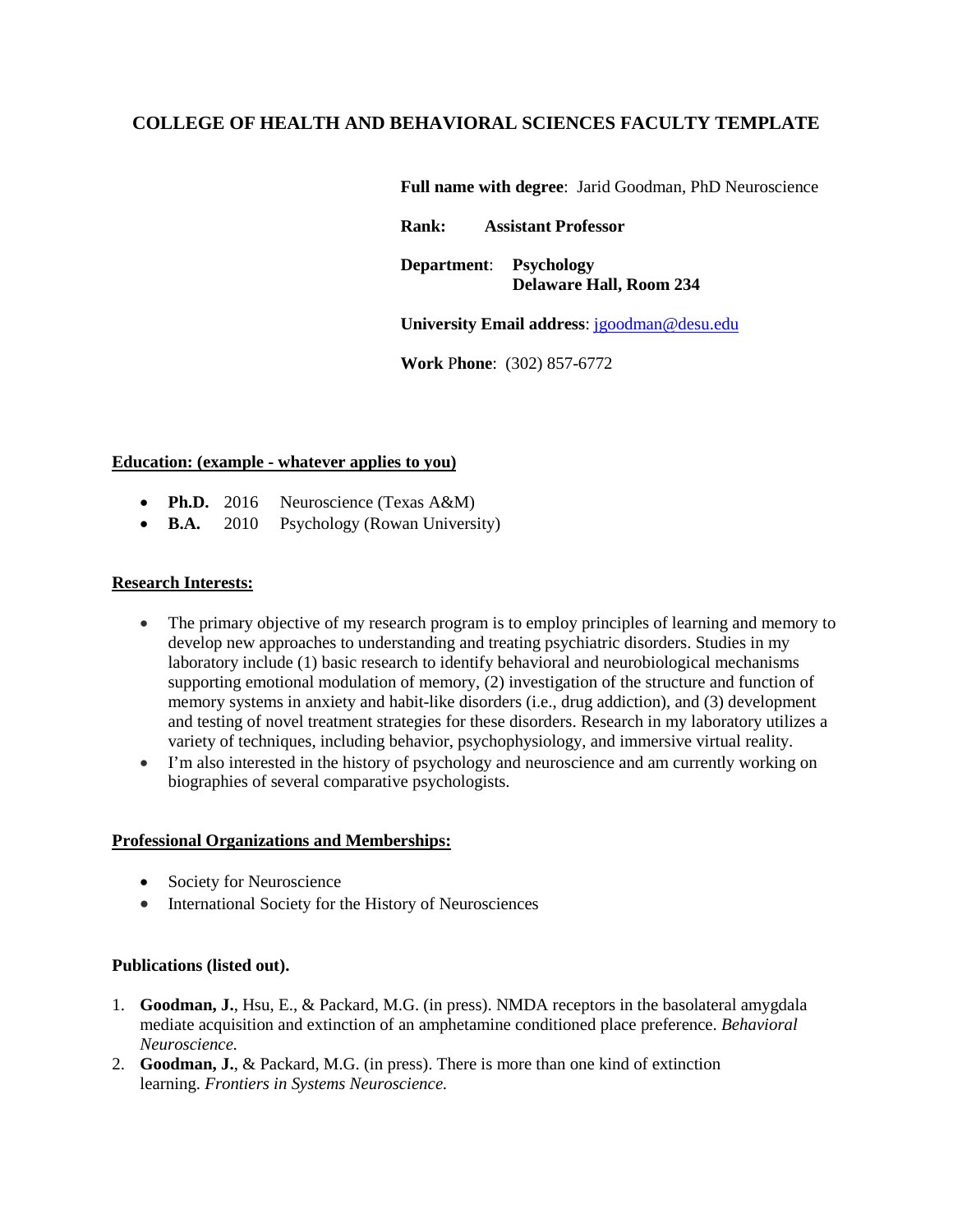- 3. **Goodman, J.** & Packard, M.G. (2018). The role of the dorsal striatum in extinction: a memory systems perspective. *Neurobiology of Learning and Memory*, *150*, 48–55.
- 4. Packard, M.G., **Goodman, J.**, & Ressler, R.L. (2018). Emotional modulation of habit memory: neural mechanisms and implications for psychopathology. *Current Opinion in Behavioral Sciences, 20*, 25- 32.
- 5. **Goodman, J.**, & McIntyre, C.K. (2017). Impaired spatial memory and enhanced habit memory in a rat model of post-traumatic stress disorder. *Frontiers in Pharmacology, Neuropharmacology, 8*, 663.
- 6. **Goodman, J.**, Ressler, R.L., & Packard, M.G. (2017). Enhancing and impairing extinction of habit memory through modulation of NMDA receptors in the dorsolateral striatum. *Neuroscience*, *352*, 216-225.
- 7. **Goodman, J.**, McIntyre, C., & Packard, M.G. (2017). Amygdala and emotional modulation of multiple memory systems. In: The amygdala – where emotions shape perception, learning and memories, Dr. Barbara Ferry (Ed.). InTech, DOI: 10.5772/intechopen.69109
- 8. **Goodman, J.**, Gabriele, A., & Packard, M.G. (2017). Differential effects of neural inactivation of the dorsolateral striatum on response and latent extinction. *Behavioral Neuroscience*, *131*, 143-148.
- 9. Packard, M.G., & **Goodman, J.** (2017). Neurobiology of procedural learning in animals. In: Learning [and Memory: A C](https://f1000.com/prime/726770143?bd=1)omprehensive Reference, 2<sup>nd</sup> Edition (Eichenbaum H, ed.).
- **FICOOPrime**<br>10. **RECOMMENDED** Goodman, J., Ressler, R.L., & Packard, M.G. (2016). The dorsolateral striatum selectively mediates extinction of habit memory. *Neurobiology of Learning and Memory*, *136*, 54-62.
- 11. **Goodman, J.**, & Packard, M.G. (2016). Memory systems of the basal ganglia. In: Handbook of Basal Ganglia Structure and Function Second Edition (Steiner H, Tseng KY, eds.) Academic Press/Elsevier, 725-740.
- 12. **Goodman, J.**, Gabriele, A., & Packard, M.G. (2016). Hippocampus NMDA receptors selectively mediate latent extinction of place learning*. Hippocampus*, *26*, 1115-1123.
- 13. **Goodman, J.**, & Packard, M.G. (2016). Memory systems and the addicted brain. *Frontiers in Psychiatry*, *7*, 24*.*
- 14. Goode, T.E., Leong, K.C., **Goodman, J.**, Maren, S., & Packard, M.G. (2016). Enhancement of striatum-dependent memory by conditioned fear is mediated by beta-adrenergic receptors in the basolateral amygdala. *Neurobiology of Stress*, *3*, 74-82.
- 15. **Goodman, J.**, & Packard, M.G. (2015). The memory system engaged during acquisition determines the effectiveness of different extinction protocols. *Frontiers in Behavioral Neuroscience*, *9*, 314.
- 16. **Goodman, J.,** Leong, K.C., & Packard, M.G. (2015). Glucocorticoid enhancement of dorsolateral striatum-dependent habit memory requires concurrent noradrenergic activity. *Neuroscience*, *311*, 1-8.
- 17. **Goodman, J.,** & Packard, M.G. (2015). The influence of cannabinoids on learning and memory processes of the dorsal striatum. *Neurobiology of Learning and Memory*, *125*, 1-14.
- 18. Wingard, J.C., **Goodman, J.**, Leong, K.C., & Packard, M.G. (2015). Differential effects of massed and spaced training on place and response learning: A memory systems perspective. *Behavioural Processes*, *118*, 85-89.
- 19. Leong, K.C., **Goodman, J.**, & Packard, M.G. (2015). Re-exposure to fear-conditioned stimuli biases rats toward the use of dorsolateral striatum-dependent learning and enhances consolidation of habit memory. *Behavioural Brain Research, 291*, 195-200.
- 20. **Goodman, J.**, Marsh, R., Peterson, B.S., & Packard, M.G. (2014). The neurobehavioral development of multiple memory systems: implications for childhood and adolescent psychiatric disorders. *Journal of Child Psychology and Psychiatry, 55*, 582-610.
- 21. **Goodman, J.**, & Packard, M.G. (2014). Peripheral and intra-dorsolateral striatum injections of the cannabinoid receptor agonist WIN 55,212-2 impair consolidation of stimulus-response memory. *Neuroscience*, *274*, 128-137.